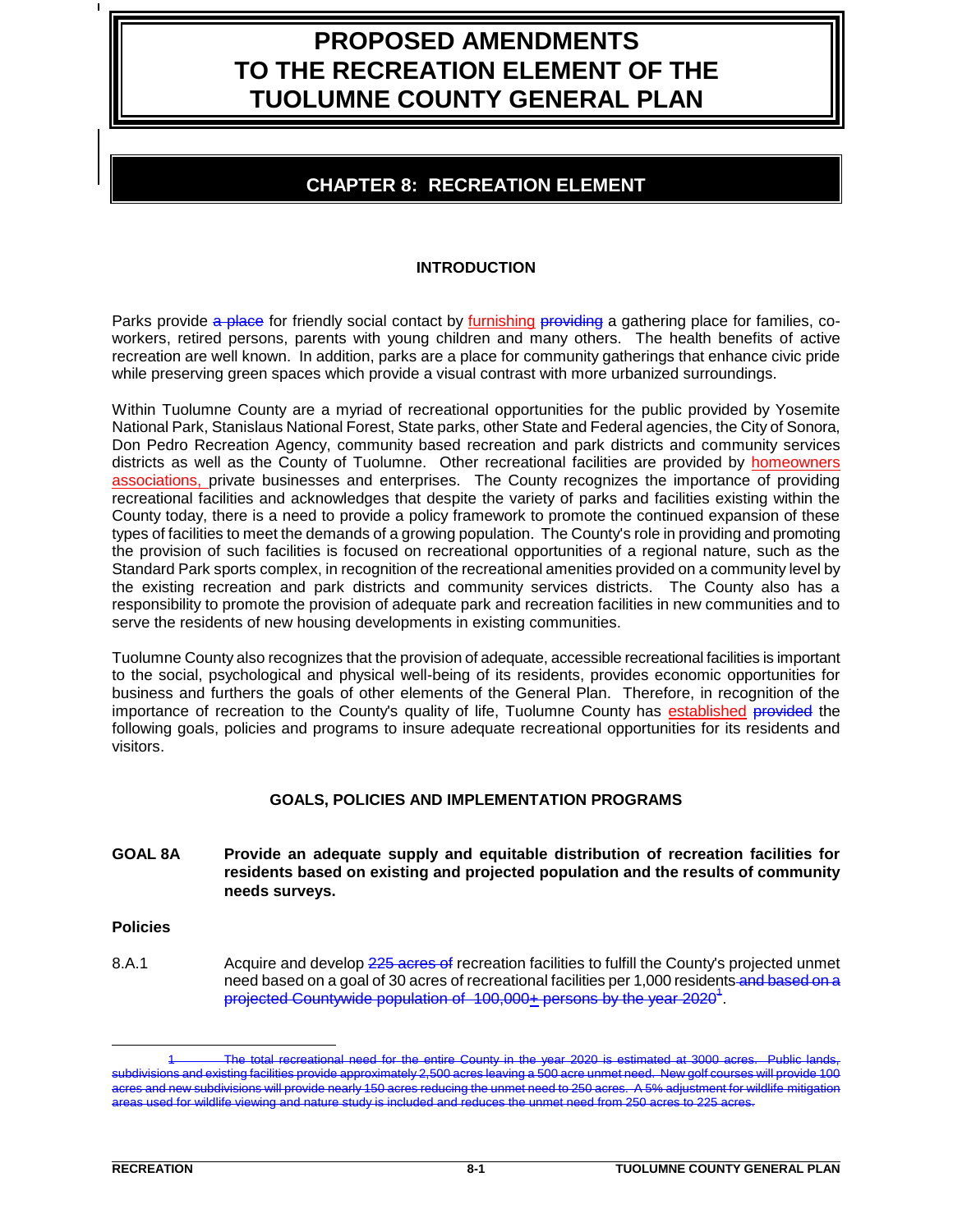- 8.A.2 Update County population statistics and regularly solicit public input to provide adequate amounts and types of new recreational facilities.
- 8.A.3 Maintain the amount of acreage devoted to the County of Tuolumne's regional recreation facilities and provide for replacement of any such parkland that may be eliminated.

#### **Implementation Programs**

8.A.a **Formulate Maintain and Update a Recreation Master Plan** 

Formulate Maintain a Recreation Master Plan which describes the general location for regional recreation facilities, provides conceptual designs for future parks and recreational facilities, identifies desired recreational trails, estimates costs of construction, identifies potential funding sources, identifies potential management agencies and provides the rationale establishing the need for recreational facilities in Tuolumne County.

8.A.b Calculating Existing and Needed Facilities

Establish a program for periodic review of the Recreation Master Plan, approximately every five years. The updates should consider and provide justification for the existing and needed acreage of recreational facilities and the acreages for developed facilities operated by the City of Sonora, Tuolumne County, recreation districts and community services districts, school facilities, commercial recreation facilities and developed acreages used for recreation within subdivisions.

8.A.c **Acquire and Construct New Parks** 

Acquire land and construct approximately 190 acres of new parks according to the priorities established, the needs identified and within the general locations shown in the Recreation Master Plan.

8.A.d Construct Trails to Create a Regional Trail System

Construct a minimum of 35 miles<sup>2</sup> of trails for bicycle, pedestrian and, where feasible, equestrian use linking the County's major population centers with other local, state and federal recreational facilities, significant open space areas, libraries, schools, neighborhoods, public facilities and other destination points. Acquisition and construction shall be in accordance with the priorities established, the needs identified and within the general locations shown in the Tuolumne County Recreation Master Plan in coordination with the Tuolumne County Regional Transportation Plan Non-motorized Element (RTP) and General Plan Circulation Element.

8.A.e Update Inventory of Existing Facilities

Update the database of existing recreational facilities on the County's Geographic Information System (GIS) whenever new facilities are constructed. The database shall include, at a minimum, the location, acreage, and description for all new public and private recreational

i.

<sup>2</sup> The total recreational facility unmet need is projected to be 225 acres with 190+ acres of parks proposed. This leaves 35 acres of unmet need. Trail widths average 8 feet (4 feet on both sides of a roadway). Therefore, for one mile of trail (5,280 feet) there 42,240+ square feet. Since 43,560 square feet is one acre, each mile of trail provides nearly one acre of recreational facility miles of 8-foot-wide trails provides slightly less than 35 acres of recreational facilities. Because most proposed trails wider, but few are narrower, than 8 feet, the 35 acre goal should be met easily by providing 35 miles of trails.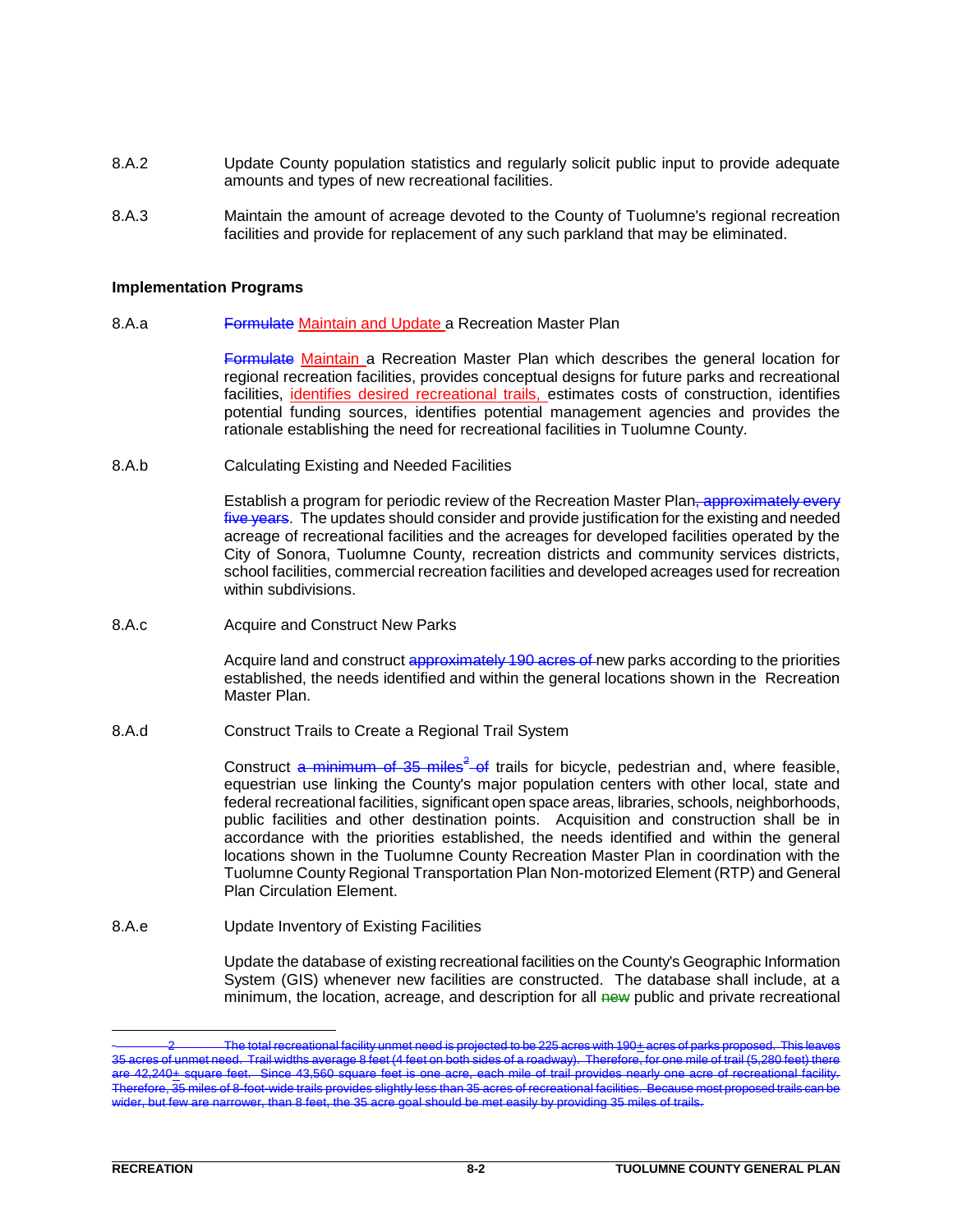facilities. (BOSPC)

8.A.f Update Community and Visitor Surveys

Distribute a recreational needs assessment survey inviting comment on the adequacy and level of use of existing facilities and need for new facilities to the local, state and federal agencies, local media, and interested stakeholders on a periodic basis at least once every five years.

8.A.g Maintain Regional Recreational Facilities

Maintain the amount of acreage devoted to the County of Tuolumne's regional recreational facilities by establishing a program for replacing any regional parkland that may be eliminated in the future. Such a program should establish guidelines for selecting sites for relocation of the facilities, setting time frames for replacement and identify possible funding mechanisms for such relocation and replacement.

# **GOAL 8.B Cooperate with other public agencies and private enterprise to provide park and recreation facilities.**

#### **Policies**

- 8.B.1 Develop shared-use facilities, where feasible, with the County's school districts and link school facilities, where feasible, into the County-wide trail system.
- 8.B.2 Locate new park facilities and trail routes on or adjacent to publicly owned property, where feasible, to minimize the cost of acquiring and maintaining new facilities and to minimize avoid the potential conflicts associated with acquiring privately-owned property for public facilities. (BOSPC)
- 8.B.3 Coordinate with and provide incentives to private industry and commercial businesses to help attain maximum use and minimum duplication in the cost of park and recreation facilities.
- 8.B.4 Cooperate with the City of Sonora, public schools, recreation and park districts, community services districts and other providers of recreational facilities to provide a coordinated approach for the acquisition, construction and maintenance of recreational facilities.
- 8.B.5 Encourage and support, in conjunction with local agencies, the development of facilities that are family oriented community centers designed to encourage family values and participation.

#### **Implementation Programs**

8.B.a Shared-Use Facilities with Schools

Promote the sharing of recreational facilities between the County and the public schools by coordinating with the schools in master planning new recreational facilities and exploring opportunities to share the costs of acquisition, construction, maintenance and administration of such facilities. Where feasible, link the recreational facilities provided by schools to those offered by the County and other agencies providing public recreational facilities through a regional trail system.

8.B.b Locate Facilities Adjacent to or on Public Lands

Target the acquisition of available public lands for the location of new parks and target public rights-of-way for locating new trails within the regional trail system using the Recreation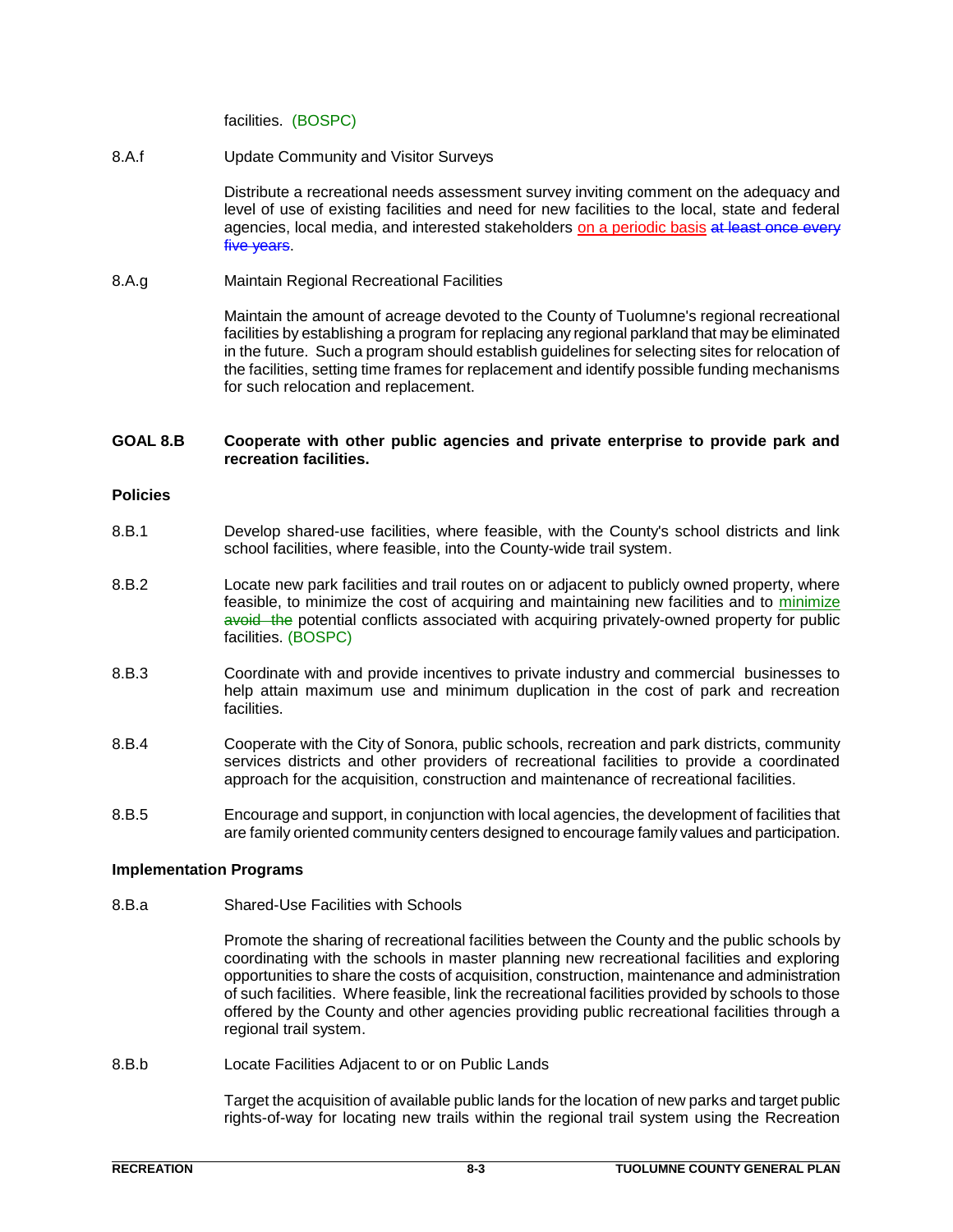Master Plan as a guide.

8.B.c Coordinate with Private Industry and Commercial Development

Prepare a land use map identifying parcels near existing or anticipated population centers which are properly zoned and have a high potential for supporting proposed new recreational facilities, such as a covered swimming pool or roller skating rink. This information will be made available to the Tuolumne County Economic Development Authority Company of Tuolumne County, Chamber of Commerce and other appropriate agencies for informing private industry of the County's support for these new facilities. The information should be included in subsequent updates of the Tuolumne County Recreation Master Plan and should be updated at least once every five years in conjunction with updates of the Master Plan.

8.B.d Coordination with Other Public Recreation Facilities Providers

Coordinate review of the Recreation Master Plan and Recreation Element of the General Plan and updates to those documents with the City of Sonora, public schools, recreation and park districts, community services districts and other providers of public recreation facilities to promote and facilitate coordination in the planning of new parks and recreational facilities within the County.

8.B.e Consider Establishing Recreation Advisory Committee

Consider establishing a committee of private and public members appointed by the Board of Supervisors to review needs and proposals that may impact recreation in the County, to make recommendations to the Board and its Planning Commissions and committees.

8.B.f Support Provision of Family Community Centers

Encourage and support the efforts of local agencies in developing community partnerships to create family community centers that encourage family values and participation.

#### **GOAL 8.C Further the goals of other General Plan elements in the acquisition and development of lands for recreational facilities and opportunities.**

# **Policies**

- 8.C.1 Identify existing public parks and recreational facilities on the land use diagrams of the General Plan to facilitate planning compatible land uses near these facilities, planning trails to link such facilities and identifying land for new parks and recreational facilities.
- 8.C.2 Designate trail locations for recreation purposes to link with and/or otherwise complement, where feasible, trail locations specified within the Non-Motorized eElement of the Tuolumne County Regional Transportation Plan (RTP) and General Plan Circulation Element.
- 8.C.3 Design parks and trails incorporating scenic resources and biological and water resource areas consistent with the goals and policies of the Tuolumne County Conservation and Open Space Element of the General Plan.
- 8.C.4 Address the needs of visitors and provide recreational opportunities which enhance business within the County's defined communities consistent with the goals and policies of the Economic Development Element of the General Plan.

#### **Implementation Programs**

8.C.a. Identify Recreation Facilities on General Plan Land Use Diagrams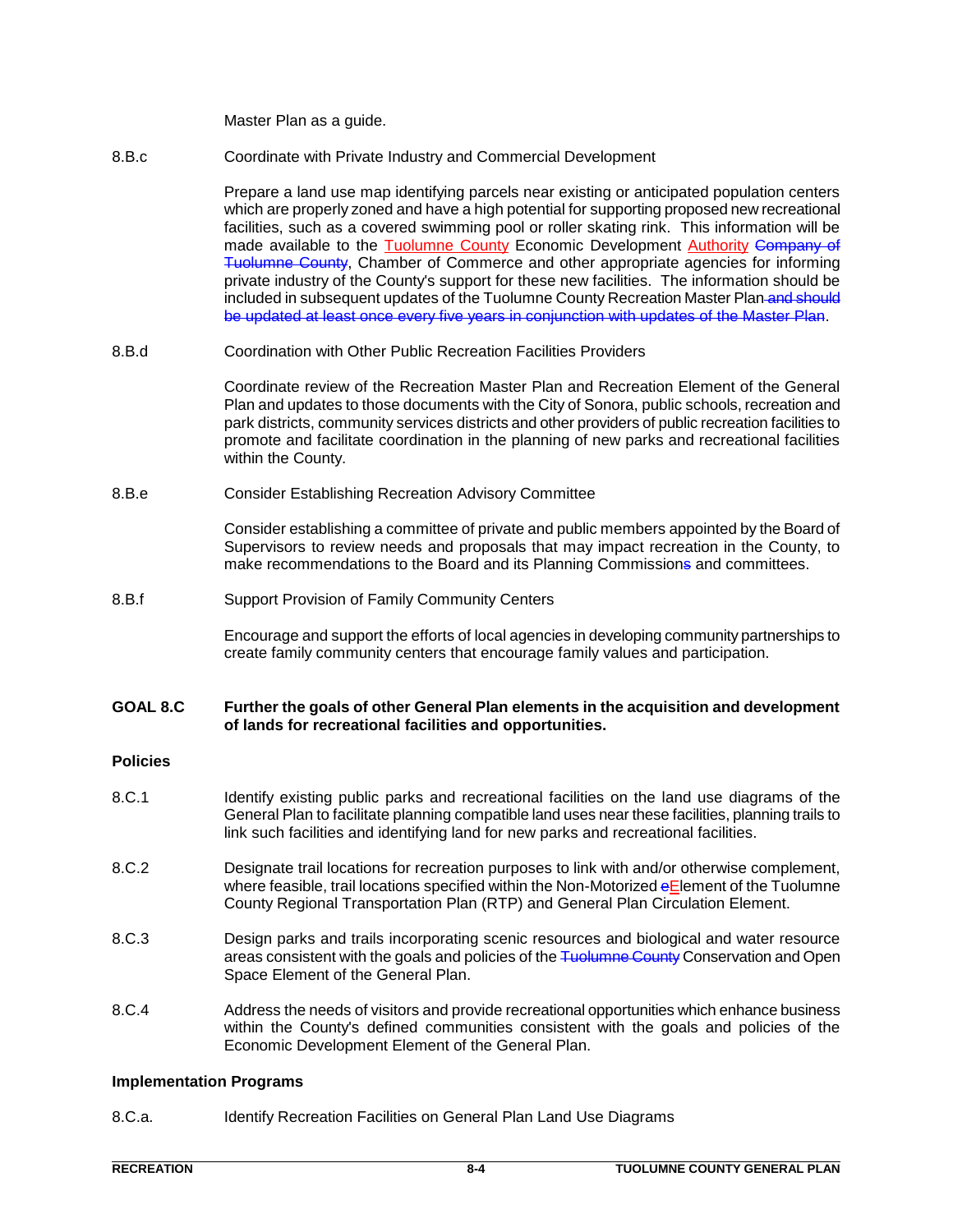Identify existing public parks and recreational facilities on the land use diagrams of the General Plan to facilitate planning compatible land uses near these facilities, planning trails to link such facilities and identifying locations for new parks and recreational facilities. This information will be utilized in updating the formulating a Master Recreation Master Plan for regional recreational facilities to meet the needs of the County's population as it continues to grow.

8.C.b Coordination with the Regional Transportation Plan (RTP) and Circulation Element

Develop plans for recreational trails which target routes that link the County's major population centers with other local, state and federal recreational facilities, significant open areas, libraries, schools, neighborhoods, public facilities and other destination points for greatest consistency with trail routes identified in the Regional Transportation Plan (RTP) and Circulation Element. Grant applications for facilities under the RTP should be coordinated with grant applications for recreational trails. Updates of both the RTP's non-motorized element and the Recreation Master Plan should be coordinated for consistency.

8.C.c Consistency with the Conservation and Open Space Element

Review all revisions of the Master Plan prior to adoption for consistency with the Conservation and Open Space Element of the General Plan. In addition, design plans for all trails, especially those adjacent to creeks, shall require the input and review of the Tuolumne County Community Resources Agency Planning Department and the California Department of Fish and Wildlife Game for consistency with the Conservation and Open Space Element.

8.C.d Provide and Promote Visitor Access to the Regional Trail System

Prepare a brochure indicating the location of existing trails and highlighting destination points along the trails for distribution along the trails and by the Tuolumne County Chamber of Commerce, Tuolumne County Visitor's Bureau and area lodging facilities.

8.C.e Promote Bicycle Rental Shops for Visitor Access to Regional Trail Systems

Amend the Tuolumne County zoning ordinance to include bicycle rental facilities and other such facilities as a permitted uses within C (Commercial), C-K (Commercial Recreational), and  $K$  (Recreational) zones zoning districts to facilitate and encourage use of the County's regional trail system.

8.C.f Preserve Open Areas for Recreation

Encourage the preservation of open areas for recreational activities, including provision of an appropriate balance of facilities suitable for intensive use (e.g. playgrounds, sports fields) and low intensity use (e.g. hiking, camping) that meet the needs of residents and visitors. Preservation of open areas that provide cultural, historical and educational opportunities for residents and visitors should also be encouraged.

8.C.g Recreation in Proximity to Neighborhoods

Provide parks and recreational opportunities in proximity to neighborhoods to promote physical activity and increase access to facilities.

**GOAL 8.D Address the impacts of new development on the County's recreational facilities.**

**Policies**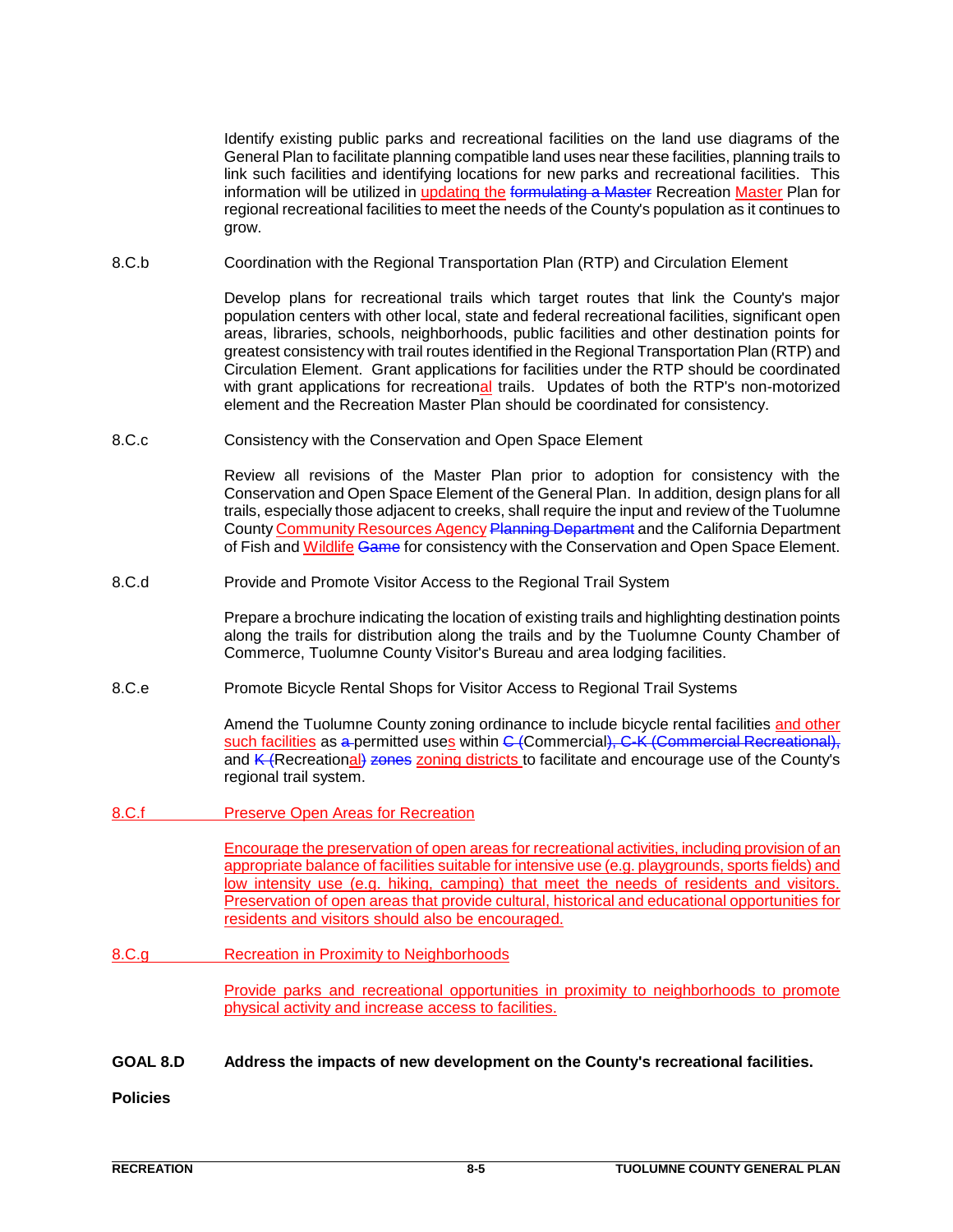- 8.D.1 Address the location, amount of acreage for and design of new recreational facilities in conjunction with approvals for new communities and community plans.
- 8.D.2 Maintain and update, as necessary, the Tuolumne County Ordinance Code sections pertaining to land dedications and/or payment of in-lieu fees for new development's contribution to providing recreational facilities consistent with Government Code Section 66477 et seq.

#### **Implementation Programs**

8.D.a Recreational Needs in New Communities and Community Plans

Address recreational needs of new defined communities and community plans through a recreation plan to be approved in conjunction with approvals for new communities and community plans which includes the following:

- 1. Recommendations for the amount of acreage needed to serve the population of the new community or within the community plan's boundaries using a minimum standard of 5 acres/1,000 population.
- 2. Recommendations for the locations and alternative locations for park sites within the boundaries based on projected acreage needs.
- 3. Appropriate zoning to facilitate future dedication/development of identified park sites.
- 4. Recommendations for maintaining proposed recreation facilities, including maintenance districts.
- 5. Identification of potential routes for trails to link new towns or communities into the County-wide trail system.
- 8.D.b Recreational Facilities for New Residential Development

Require new residential development of five or more units to participate in the provision of recreational facilities for their residents as follows:

- a. For multiple family housing developments, such as apartments, or mobilehome parks, recreational facilities shall be provided on site.
- b. For residential subdivisions, the subdivider shall have the option to provide recreational facilities on site, pay an in-lieu recreation fee or dedicate land for public recreational facilities in accordance with Government Code Section 66477 et seq. Any such fees collected may be used for the acquisition, construction and maintenance of recreational facilities.
- 8.D.c Encourage Bicycle Use

Encourage provisions for bicycle facilities, such as bike parking and/or storage lockers, at work places, transit nodes, recreational facilities and public spaces.

8.D.d Recreational Facilities for New Commercial and Industrial Development

Encourage the inclusion of recreational facilities, dedicated open space, and/or trails within new commercial and industrial developments.

**GOAL 8.E Acquire, develop and manage recreational lands according to principles which protect**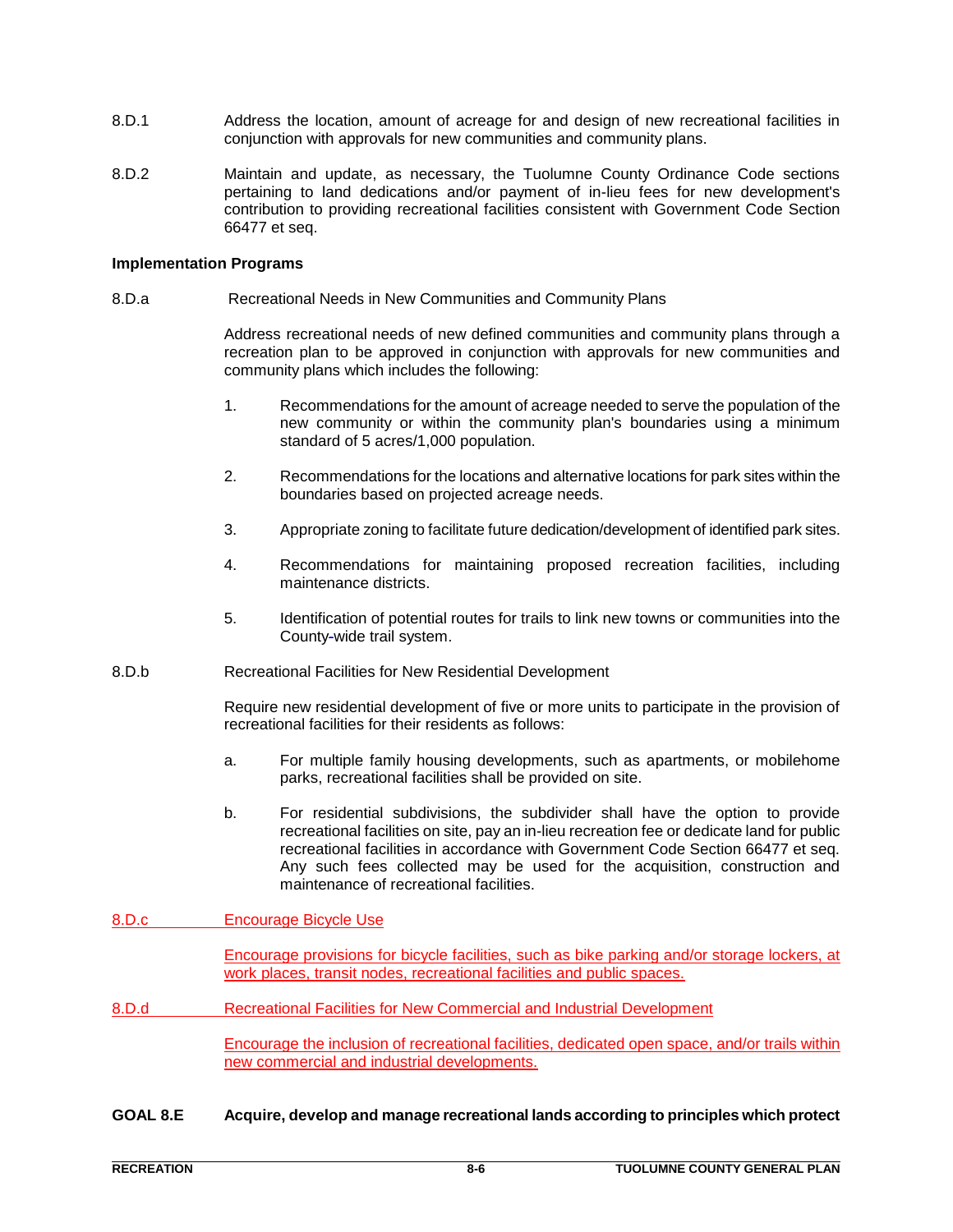**private property rights, maximize cost efficiency, promote accessibility by all residents, advocate safety, and encourage public participation.**

#### **Policies**

- 8.E.1 Avoid impinging on private property rights whenever possible by locating new recreational facilities on publicly-owned lands whenever feasible and encourage cooperation from private property owners by providing compensation to and indemnification from liability for willing sellers when the acquisition of private property is necessary.
- 8.E.2 Consider topography, existence of mature vegetation, and location adjacent to existing population centers when locating new recreational facilities.
- 8.E.3 Give preference to locating new recreational facilities in areas where high levels of community support and interest are expressed.
- 8.E.4 Reduce liability through careful design of new facilities, acquisition of adequate levels of insurance and by adopting long-term maintenance plans for new facilities.
- 8.E.5 Encourage the dedication and installation of multi-use non-motorized trails in new development proposals. Provision of any such trails shall count toward the required on-site recreational facilities pursuant to Government Code Section 66477(1)(g).

#### **Implementation Programs**

8.E.a Recognize and Protect Private Property Rights

Avoid impinging on private property rights whenever possible by locating new recreational facilities on publicly-owned lands whenever feasible and encourage cooperation from private property owners by providing compensation to and indemnification from liability for willing sellers when the acquisition of private property is necessary.

8.E.b Prepare Sample Recreation Easements for Trails Across Private Property

Prepare a sample recreation easement detailing the rights and restrictions of the public to use trails over private property, detailing methods for screening private property from public trail use and addressing indemnification of private property owners.

8.E.c Equestrian Trails through Private Subdivisions

Encourage the private development and maintenance of trails of all kinds, including equestrian facilities, within private subdivisions. Recognize that the provision of equestrian trails should be the choice of the developer of new residential subdivisions and that choice should include responsibility for maintenance of those trails by future property owners; as such, discontinue the County's acceptance of equestrian trail easements within private subdivisions and discontinue requiring such easements as a condition of project approval. The County will continue to consider accepting easements for future equestrian trails outside of new residential subdivisions to serve public needs.

8.E.d Target Park Lands Requiring Reduced Site Preparation

Target lands for proposed facilities within the Recreation Master Plan which require minimal grading with topography consistent, where feasible, with the Americans with Disabilities Act (ADA). In addition, emphasize sites which feature mature vegetation and would require minimal additional landscaping. Proposed facility locations should be adjacent to existing or anticipated population centers for convenient access by residents of those areas and to provide for efficient use of existing infrastructure.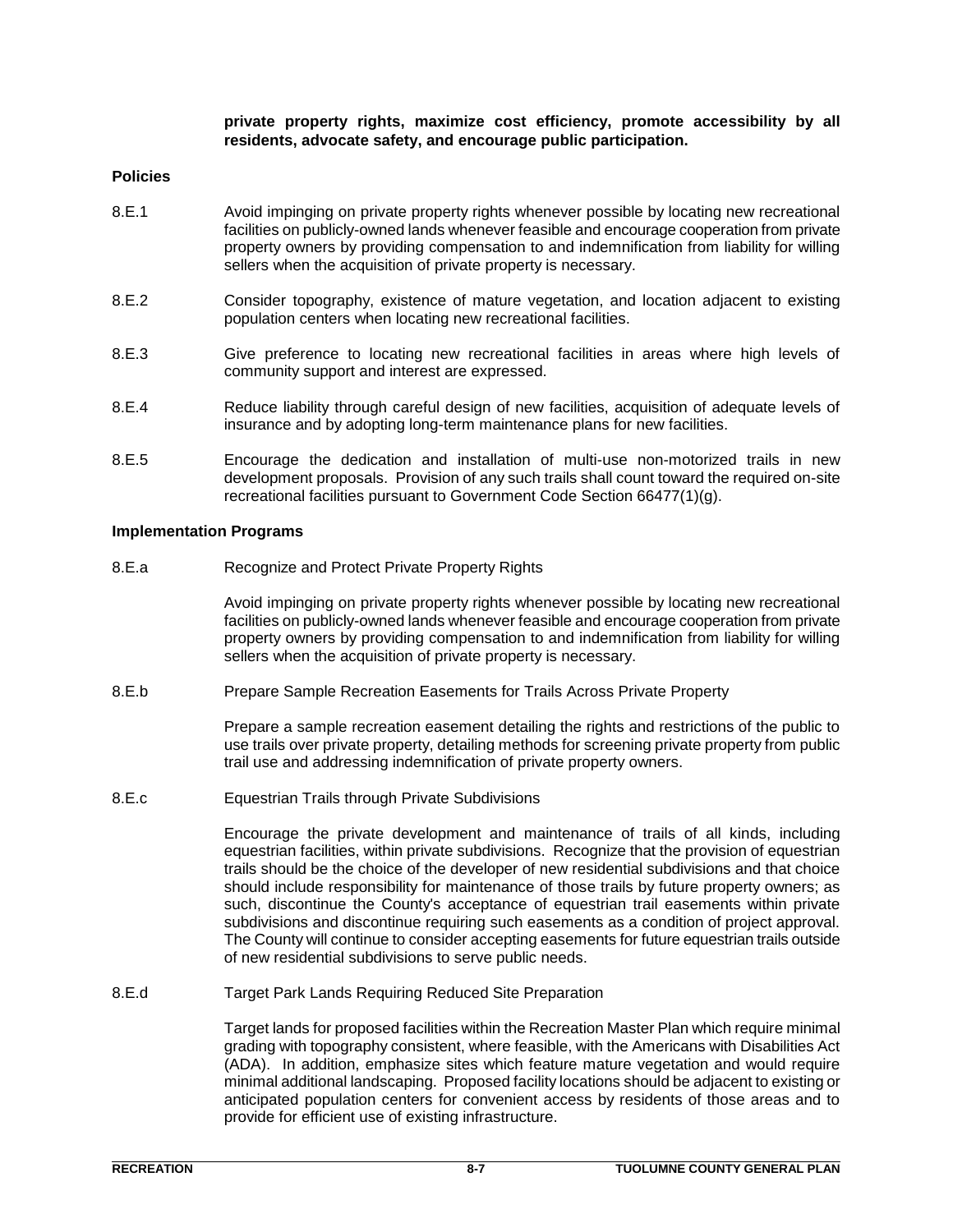# 8.E.e Solicit Public Input

Solicit input from the people to be served by a new recreational facility to gauge interest prior to allocating funding to acquire and/or construct new facilities. Identify local organizations interested in adopting parks for maintenance and identify volunteers to assist permanent staff with construction and maintenance of facilities.

8.E.f Alternatives for Maintaining Adequate Levels of Liability Coverage

Assess Evaluate alternatives for to maintaining adequate liability coverage for public parks and indemnification of private property owners.

### **GOAL 8.F Develop a broad-based financing program with a wide variety of revenue sources which equitably distributes and/or reduces the cost of providing new recreation facilities.**

# **Policies**

- 8.F.1 Distribute the cost of providing and maintaining new recreational facilities to visitors and County residents.
- 8.F.2 Pursue private, local, state and federal grants and actively investigate other funding sources to finance recreational facilities.
- 8.F.3 Reduce the costs of constructing and maintaining recreational facilities by encouraging volunteers and community groups to assist in the construction and maintenance of recreational facilities.
- 8.F.4 Sell Consider selling surplus public land to generate income for providing recreational facilities.
- 8.F.5 Continue to explore new funding sources for acquisition, construction and maintenance of recreational facilities.

#### **Implementation Programs**

8.F.a Consider a Landscaping and Lighting Assessment Districts

Investigate the feasibility of forming **assessment districts** a Landscaping and Lighting Assessment District for the purpose of financing the installation, construction and maintenance of landscaping, park and recreational improvements and for the purchase of land for improvements related to parks, lighting and landscaping.

8.F.b Update User Fees

Update existing ordinances establishing user fees at public recreation facilities. Fees generated shall be used for acquisition, construction and maintenance of new recreational facilities.

8.F.c Grants and Other Funding Sources

Seek grants and other funding for acquisition and construction of recreation facilities and maintain a list of potential grant sources.

8.F.d Adopt-A-Park Programs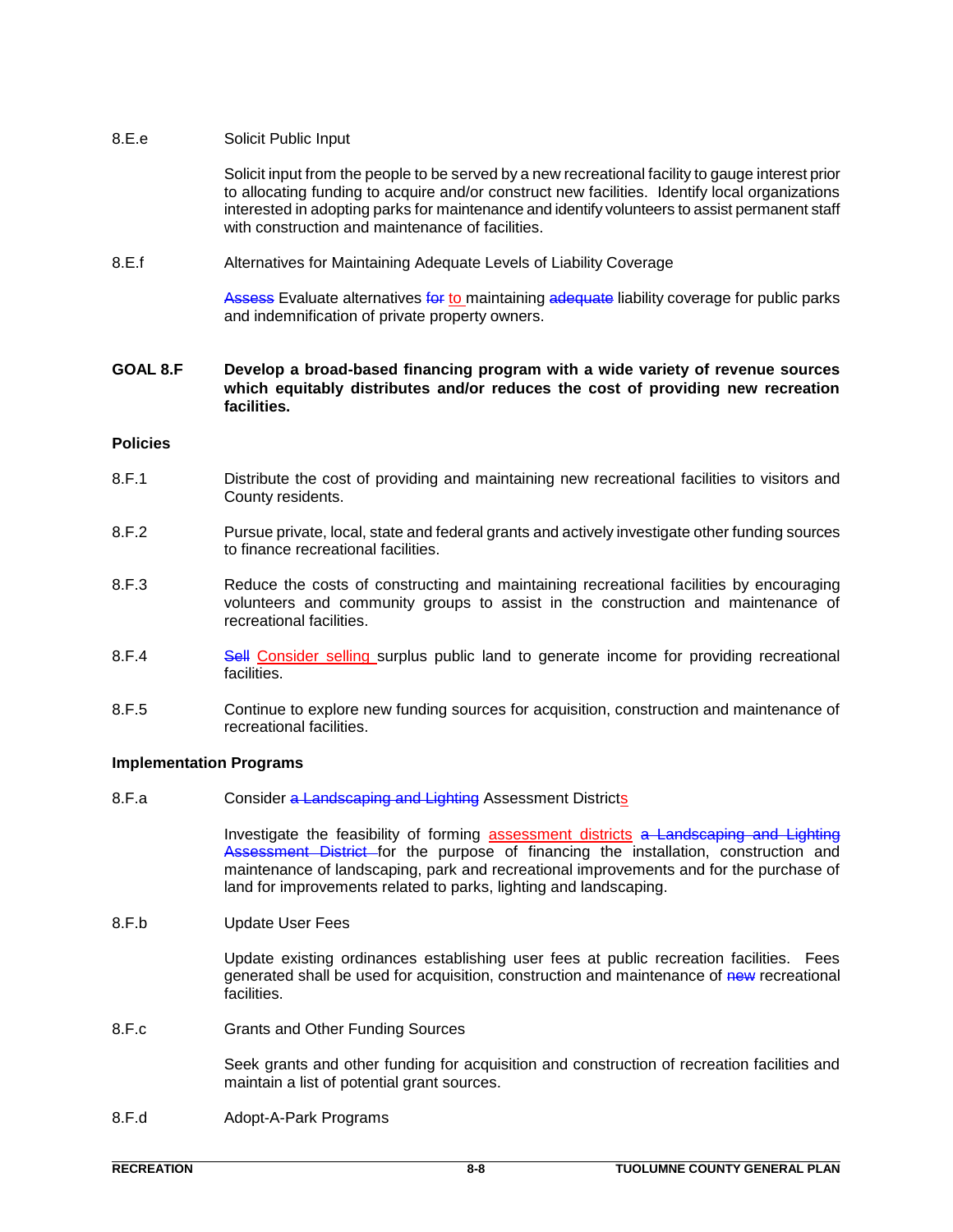Encourage community groups to "Adopt-A-Park" for maintenance of parks and recreational facilities is complete.

8.F.e Consider Selling Public Lands to Finance Recreational Facilities

Consider selling surplus public lands and vacant public lands that are too small to be developed into meaningful recreational facilities or are not in propitious locations, to finance larger, more functional, recreational facilities serving the same population.

8.F.f Explore New Funding Sources

Continue to explore funding sources, such as grants and bond acts for acquisition, development and/or maintenance of recreational facilities.

#### **GOAL 8.G Provide for the ongoing acquisition, construction and maintenance of Rrecreation Ffacilities.**

#### **Policies**

- 8.G.1 Consider the formation of a regional recreation district or similar entity, exclusive of existing community recreation and park districts and community services districts which provide public recreational facilities, to oversee the acquisition, construction and maintenance of recreational facilities. Recreation and park districts and community services districts which provide public recreational facilities would have the option of participating in a regional recreation district.
- 8.G.2 Provide public handouts describing the location and types of facilities located throughout the County for residents and visitors.

#### **Implementation Programs**

8.G.a Formation of a Regional Recreation District

Investigate the feasibility of forming a regional recreation district to organize and conduct recreation programs, establish systems of recreation and recreation centers and to acquire, construct, maintain and operate recreation centers within the district. The intent of the formation of such a district would be to provide for public recreational facilities of a regional nature that are located outside of the individual communities. Any proposed regional recreation district would not include the areas lying within the jurisdictional boundaries of existing recreation and park districts or community services districts which provide public recreational facilities unless those districts choose to participate in the regional recreation district.

8.G.bd Prepare and Distribute Public Handouts

Prepare a public handout describing the location and type of recreational facilities located in the County and available to residents and visitors. Handouts should be made available to public libraries, the Tuolumne County Visitor's Bureau, Tuolumne County Chamber of Commerce and other entities with wide contact with residents and visitors to Tuolumne County.

**Responsibility for Programs:** Administration of the Implementation Programs listed in this Element is the responsibility of the Board of Supervisors, County Administration Office, County Counsel, Community Resources Agency Planning Department, Department of Public Works, and Recreation Department with the